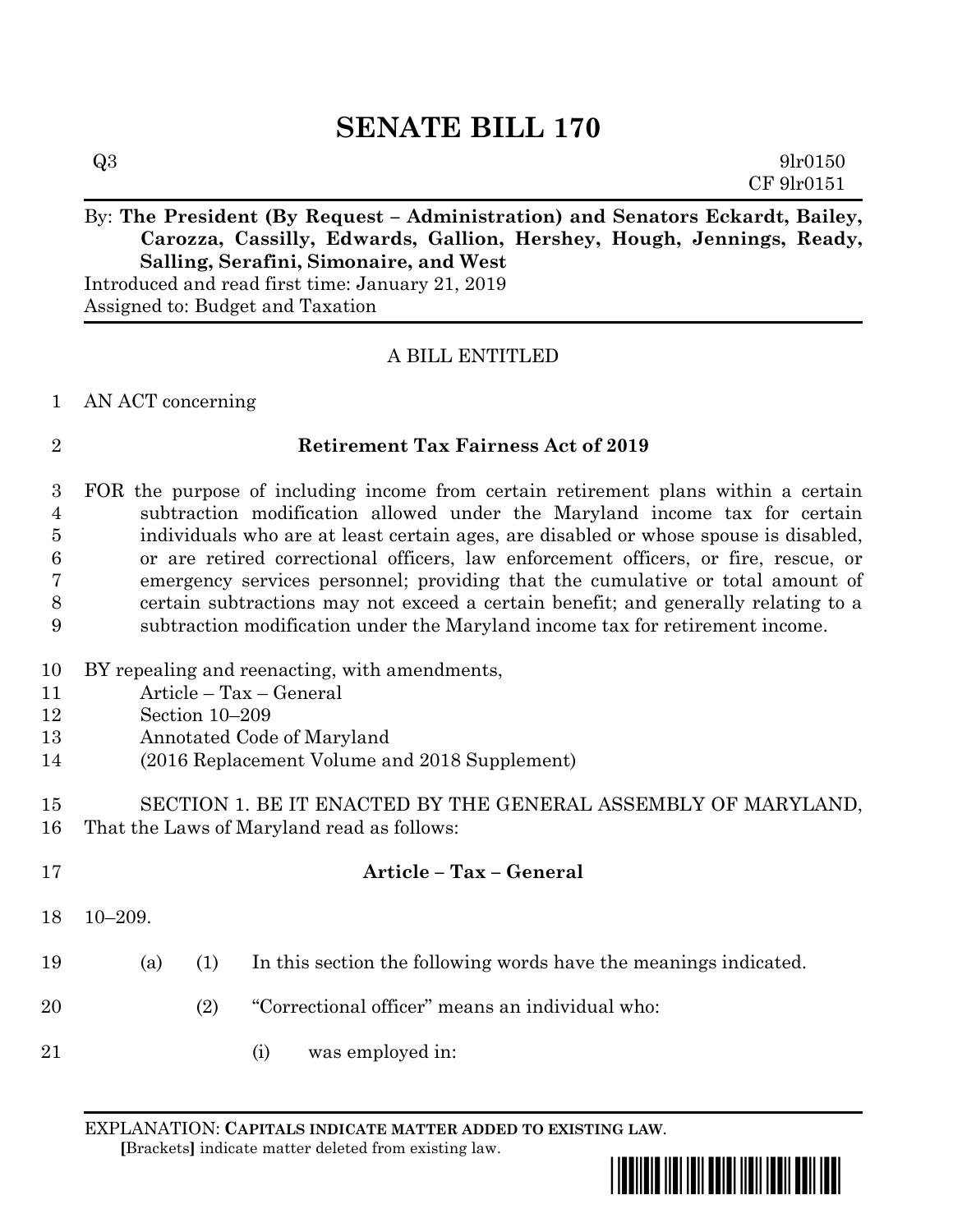### **SENATE BILL 170**

| $\mathbf 1$<br>$\overline{2}$ | a State correctional facility, as defined in $\S$ 1–101 of the<br>1.<br>Correctional Services Article;                                                                                    |
|-------------------------------|-------------------------------------------------------------------------------------------------------------------------------------------------------------------------------------------|
| $\boldsymbol{3}$<br>4         | 2.<br>a local correctional facility, as defined in $\S$ 1–101 of the<br>Correctional Services Article;                                                                                    |
| $\overline{5}$<br>6           | 3.<br>a juvenile facility included in $\S$ 9-226 of the Human<br>Services Article; or                                                                                                     |
| 7<br>8<br>9                   | a facility of the United States that is equivalent to a State<br>4.<br>or local correctional facility or a juvenile facility included in $\S 9-226$ of the Human Services<br>Article; and |
| 10<br>11                      | (ii)<br>is eligible to receive retirement income attributable to the<br>individual's employment under item (i) of this paragraph.                                                         |
| 12<br>13                      | "Emergency services personnel" means emergency medical technicians<br>(3)<br>or paramedics.                                                                                               |
| 14                            | [(i)]<br>"Employee retirement system" means a plan:<br>(4)                                                                                                                                |
| 15<br>16                      | $[1.]$ (I)<br>established and maintained by an employer for the<br>benefit of its employees; and                                                                                          |
| 17<br>18                      | $[2.]$ (II)<br>qualified under $\S$ 401(a), $\S$ 403, or $\S$ 457(b) of the<br>Internal Revenue Code.                                                                                     |
| 19                            | (i)<br>"Employee retirement system" does not include:                                                                                                                                     |
| 20                            | "QUALIFIED RETIREMENT PLAN" MEANS:<br>(5)                                                                                                                                                 |
| 21<br>22                      | $[1.]$ (I)<br>an individual retirement account or annuity under<br>§408 of the Internal Revenue Code;                                                                                     |
| 23<br>24                      | a Roth individual retirement account under § 408A<br>$[2.]$ (II)<br>of the Internal Revenue Code;                                                                                         |
| $25\,$                        | [3]<br>a rollover individual retirement account;                                                                                                                                          |
| 26<br>$27\,$                  | $[4.]$ (III)<br>a simplified employee pension under Internal<br>Revenue Code § $408(k)$ ; or                                                                                              |
| 28<br>29                      | $[5.]$ (IV)<br>an ineligible deferred compensation plan under §<br>457(f) of the Internal Revenue Code.                                                                                   |
| 30                            | Subject to subsections $[(d)$ and $](e)$ THROUGH $(G)$ of this section, to determine<br>(b)                                                                                               |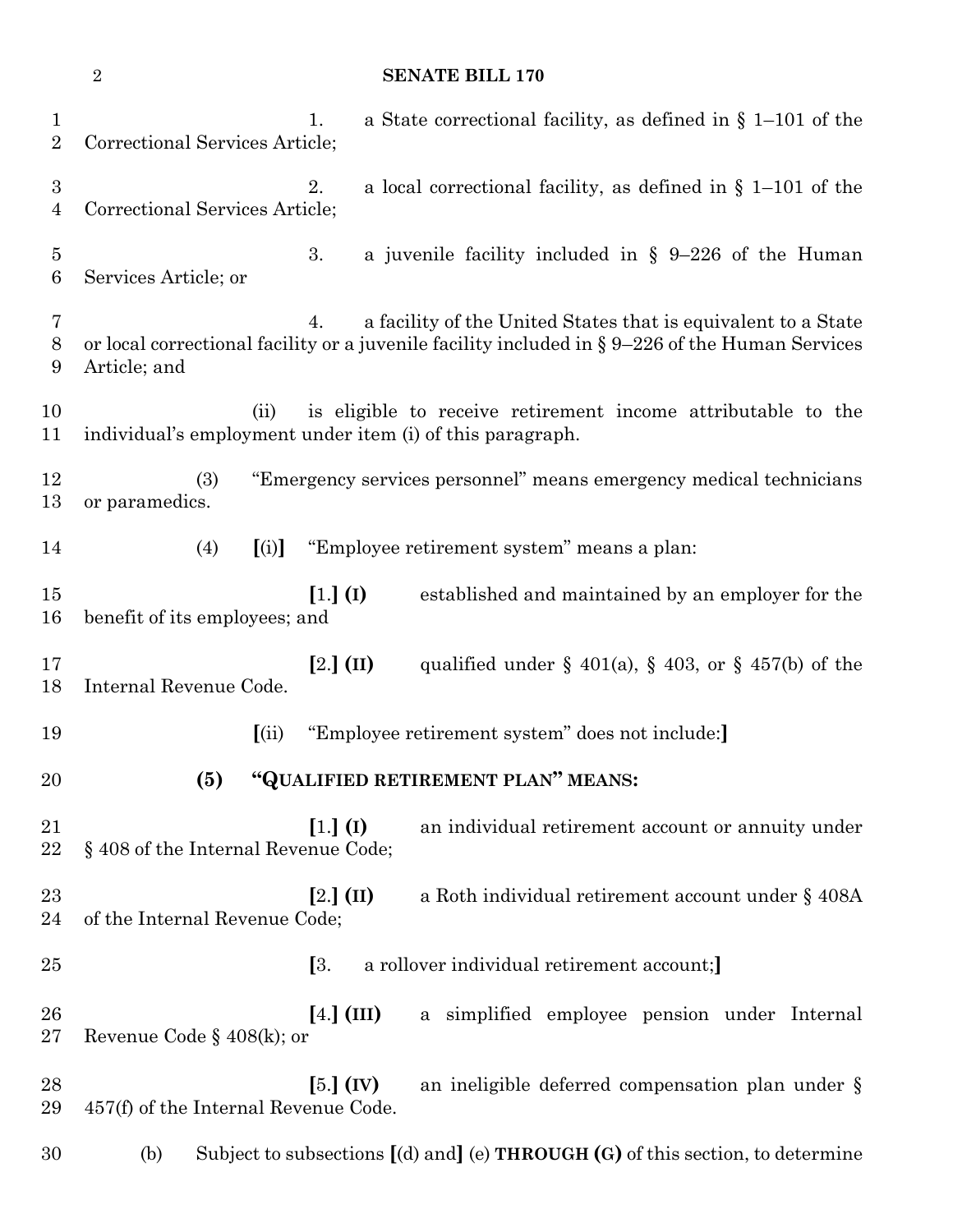#### **SENATE BILL 170** 3

 Maryland adjusted gross income, if, on the last day of the taxable year, a resident is at least 65 years old or is totally disabled or the resident's spouse is totally disabled, or the resident is at least 55 years old and is a retired correctional officer, law enforcement officer, or fire, rescue, or emergency services personnel of the United States, the State, or a political subdivision of the State, an amount is subtracted from federal adjusted gross income equal to the lesser of:

 (1) the cumulative or total annuity, pension, or endowment income from an employee retirement system included in federal adjusted gross income; or

 (2) the maximum annual benefit under the Social Security Act computed under subsection **[**(c)**] (D)** of this section, less any payment received as old age, survivors, or disability benefits under the Social Security Act, the Railroad Retirement Act, or both.

 **(C) SUBJECT TO SUBSECTIONS (E) THROUGH (G) OF THIS SECTION, TO DETERMINE MARYLAND ADJUSTED GROSS INCOME, IF, ON THE LAST DAY OF THE TAXABLE YEAR, A RESIDENT IS AT LEAST 65 YEARS OLD OR IS TOTALLY DISABLED OR THE RESIDENT'S SPOUSE IS TOTALLY DISABLED, OR THE RESIDENT IS AT LEAST 55 YEARS OLD AND IS A RETIRED CORRECTIONAL OFFICER, LAW ENFORCEMENT OFFICER, OR FIRE, RESCUE, OR EMERGENCY SERVICES PERSONNEL OF THE UNITED STATES, THE STATE, OR A POLITICAL SUBDIVISION OF THE STATE, AN AMOUNT IS SUBTRACTED FROM FEDERAL ADJUSTED GROSS INCOME EQUAL TO THE LESSER OF:**

 **(1) THE CUMULATIVE OR TOTAL INCOME FROM ONE OR MORE QUALIFIED RETIREMENT PLANS INCLUDED IN FEDERAL ADJUSTED GROSS INCOME; OR**

 **(2) (I) FOR A TAXABLE YEAR BEGINNING AFTER DECEMBER 31, 2018, BUT BEFORE JANUARY 1, 2020, 20% OF THE MAXIMUM ANNUAL BENEFIT UNDER THE SOCIAL SECURITY ACT COMPUTED UNDER SUBSECTION (D) OF THIS SECTION, LESS ANY PAYMENT RECEIVED AS OLD–AGE, SURVIVORS, OR DISABILITY BENEFITS UNDER THE SOCIAL SECURITY ACT, THE RAILROAD RETIREMENT ACT, OR BOTH;**

 **(II) FOR A TAXABLE YEAR BEGINNING AFTER DECEMBER 31, 2019, BUT BEFORE JANUARY 1, 2021, 40% OF THE MAXIMUM ANNUAL BENEFIT UNDER THE SOCIAL SECURITY ACT COMPUTED UNDER SUBSECTION (D) OF THIS SECTION, LESS ANY PAYMENT RECEIVED AS OLD–AGE, SURVIVORS, OR DISABILITY BENEFITS UNDER THE SOCIAL SECURITY ACT, THE RAILROAD RETIREMENT ACT, OR BOTH;**

 **(III) FOR A TAXABLE YEAR BEGINNING AFTER DECEMBER 31, 2020, BUT BEFORE JANUARY 1, 2022, 60% OF THE MAXIMUM ANNUAL BENEFIT UNDER THE SOCIAL SECURITY ACT COMPUTED UNDER SUBSECTION (D) OF THIS**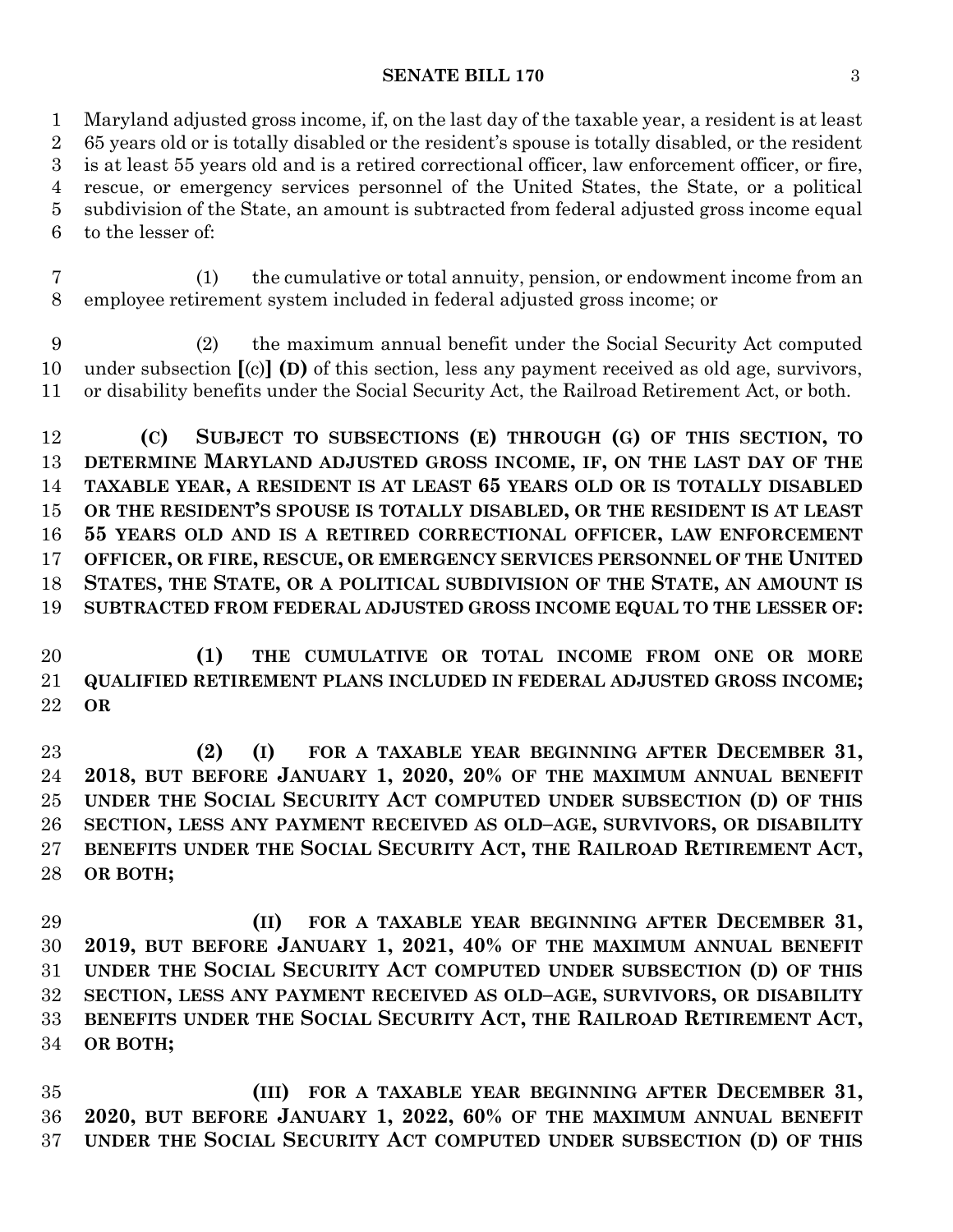**SECTION, LESS ANY PAYMENT RECEIVED AS OLD–AGE, SURVIVORS, OR DISABILITY BENEFITS UNDER THE SOCIAL SECURITY ACT, THE RAILROAD RETIREMENT ACT, OR BOTH;**

 **(IV) FOR A TAXABLE YEAR BEGINNING AFTER DECEMBER 31, 2021, BUT BEFORE JANUARY 1, 2023, 80% OF THE MAXIMUM ANNUAL BENEFIT UNDER THE SOCIAL SECURITY ACT COMPUTED UNDER SUBSECTION (D) OF THIS SECTION, LESS ANY PAYMENT RECEIVED AS OLD–AGE, SURVIVORS, OR DISABILITY BENEFITS UNDER THE SOCIAL SECURITY ACT, THE RAILROAD RETIREMENT ACT, OR BOTH; AND**

 **(V) FOR A TAXABLE YEAR BEGINNING AFTER DECEMBER 31, 2022, 100% OF THE MAXIMUM ANNUAL BENEFIT UNDER THE SOCIAL SECURITY ACT COMPUTED UNDER SUBSECTION (D) OF THIS SECTION, LESS ANY PAYMENT RECEIVED AS OLD–AGE, SURVIVORS, OR DISABILITY BENEFITS UNDER THE SOCIAL SECURITY ACT, THE RAILROAD RETIREMENT ACT, OR BOTH.**

 **[**(c)**] (D)** For purposes of **[**subsection**] SUBSECTIONS** (b)(2) **AND (C)(2)** of this section, the Comptroller:

 (1) shall determine the maximum annual benefit under the Social Security Act allowed for an individual who retired at age 65 for the prior calendar year; and

(2) may allow the subtraction to the nearest \$100.

 **(E) THE CUMULATIVE OR TOTAL AMOUNT OF THE SUBTRACTIONS UNDER SUBSECTIONS (B) AND (C) OF THIS SECTION MAY NOT EXCEED THE MAXIMUM ANNUAL BENEFIT UNDER THE SOCIAL SECURITY ACT COMPUTED UNDER SUBSECTION (D) OF THIS SECTION, LESS ANY PAYMENT RECEIVED AS OLD–AGE, SURVIVORS, OR DISABILITY BENEFITS UNDER THE SOCIAL SECURITY ACT, THE RAILROAD RETIREMENT ACT, OR BOTH.**

 **[**(d)**] (F)** Military retirement income that is included in the subtraction under § 27 10–207 $(q)$  of this subtitle may not be taken into account for purposes of the subtraction under this section.

 **[**(e)**] (G)** In the case of a retired correctional officer, law enforcement officer, or fire, rescue, or emergency services personnel of the United States, the State, or a political subdivision of the State, the amount included under **[**subsection**] SUBSECTIONS** (b)(1) **AND (C)(1)** of this section is limited to the first \$15,000 of retirement income that is attributable to the resident's employment as a correctional officer, a law enforcement officer, or fire, rescue, or emergency services personnel of the United States, the State, or a political subdivision of the State unless:

- 
- (1) the resident is at least 65 years old or is totally disabled; or